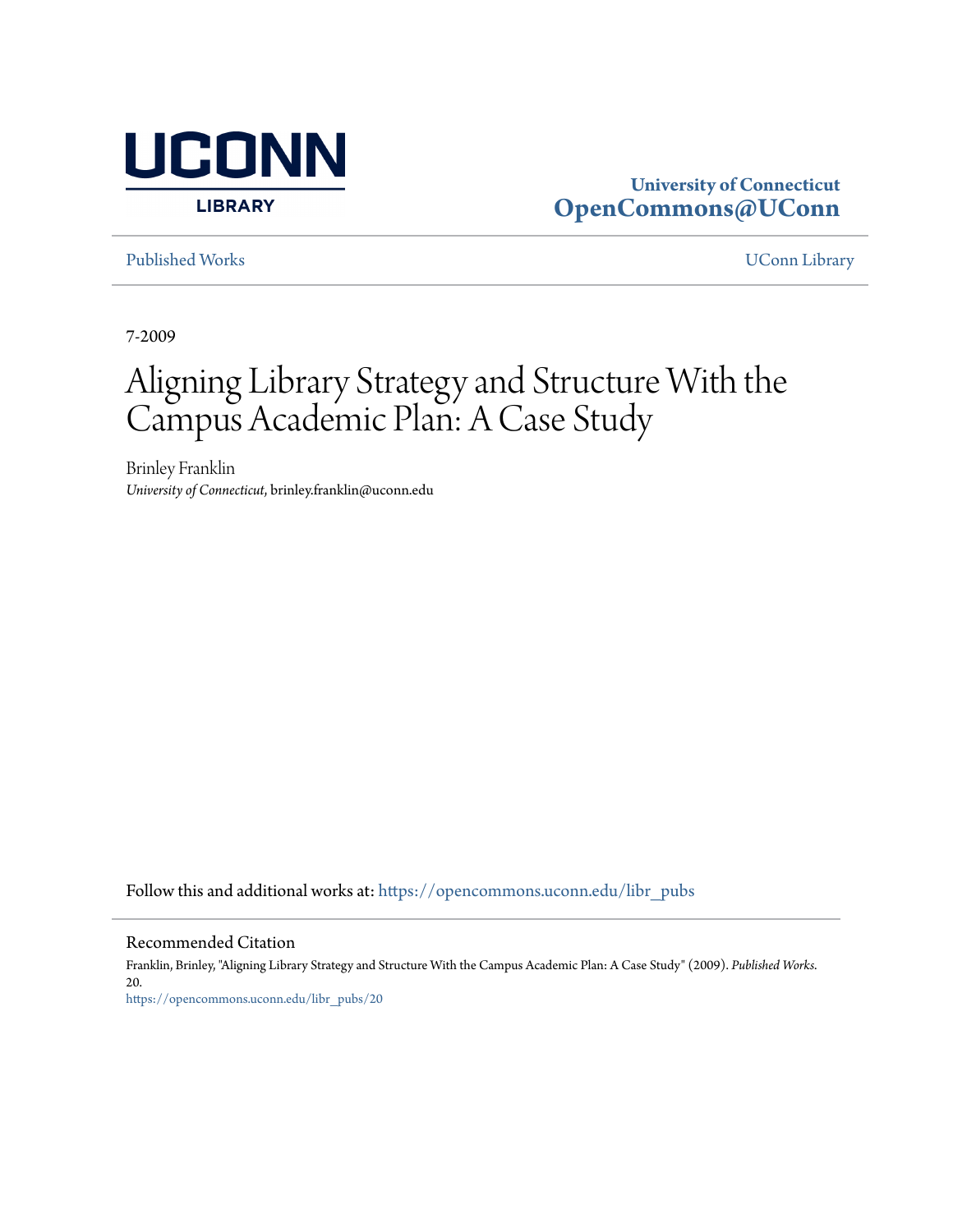# **Aligning Library Strategy and Structure With the Campus Academic Plan: A Case Study**

#### Brinley Franklin

**ABSTRACT.** Colleges and universities' missions are typically comprised of educating students, training professionals, engaging in scholarship and research, promoting creative activity, improving healthcare, and providing public service. Academic libraries exist to support these core functions, yet most academic libraries are organized based on library functions rather than the primary missions of their college or university. This paper describes one academic library's attempt to align library strategy and structure with its university's academic plan.

**KEYWORDS.** Academic libraries, strategic planning, organization structure, reorganization

## **INTRODUCTION**

Andrew Dillon, Dean of the School of Information at the University of Texas, recently wrote that:

Academic libraries will survive as long as there are universities. However, libraries cannot thrive without aligning their workings directly to the core mission of their host institutions.<sup> $I$ </sup>

Academic libraries have always existed to support the principal missions of their college or university. Today, however, advances in information technology, the increased cost of higher education, an aging academic library workforce, and a serious economic downturn have all converged to challenge how libraries engage in their academic support work.

Deborah Jakubs reflects the plight of  $21<sup>st</sup>$  century academic libraries' when she writes:

…libraries must continue to prove their value to the university and demonstrate that the very significant investment made in the library is well directed and well spent, an investment not only in our buildings, staff, and collections, but also in the academic success of students and faculty. $\mathbf{u}$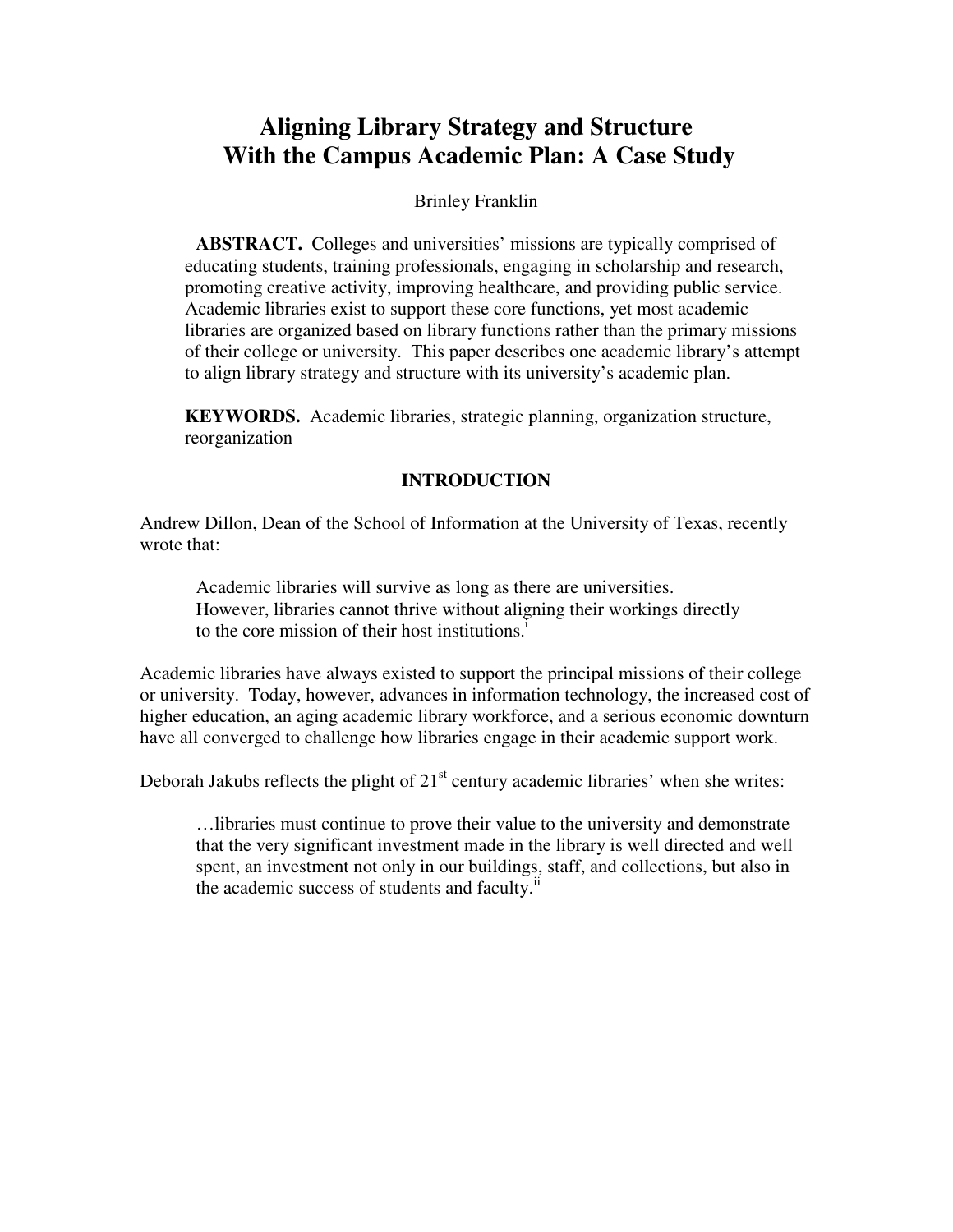#### **RETHINKING THE UCONN LIBRARIES' APPROACH TO SERVICE**

The University of Connecticut (UConn) Libraries reorganized in 1996 into seven functional areas: (1) Access Services (2) Administrative Services (3) Archives and Special Collections (4) Collections Services (5) Information Technology Services (6) Regional Campus Libraries and (7) Research and Information Services. Each functional area consisted of teams that performed the library functions it was responsible for. This team structure was influenced by 1990s organizational development thinking, perhaps characterized most strongly in academic libraries by the University of Arizona Library.iii

Over the ensuing years, each of these functional areas created its own subculture within the UConn Libraries. Although a significant amount of the Libraries' work was achieved by using cross-functional teams, the focus of many library staff was primarily concentrated on the workings and success of their functional areas and area teams rather than the success of the Libraries as a whole. At times, issues being discussed by the Libraries' staff seemed to be focused as much on the Libraries' internal workings as its services to users.

In addition, the Libraries had adopted a culture of assessment in 1996 and it established a tradition of planning and assessment. After early improvements in the UConn Libraries' LibQUAL+® and local user survey scores from 1996 to 2001, user satisfaction with library services started leveling off based on subsequent surveys in 2004, 2006, and 2008.

A series of events converged in 2008 to cause the Libraries to rethink its approach to services. Powerful search engines like Google had replaced the traditional reference desk and become library users' first choice when seeking information. Mass digitization and advanced resource sharing tools forced libraries to re-think their service delivery models.<sup>iv</sup>

Locally, the campus adopted a new Academic Plan aimed at moving UConn into the top ranks of American public universities. The Provost charged each academic unit with the task of quickly adapting its strategic plan to support the campus academic plan. An unexpectedly severe economic downturn in the financial services industry reduced the State of Connecticut's tax revenues and the Governor reduced the University's block grant by 5%, or \$18 million. Two of the seven UConn Libraries' functional area heads retired in 2008 and one re-located.

Also in 2008, Shelley Phipps, a library organizational development consultant, reintroduced the UConn Libraries staff to the systems model of organizations. The origin of this approach is attributed to Dr. W. Edwards Deming and was included almost fifty years later in a contemporary management tool, *The Leader's Handbook*<sup>v</sup> (see Figure 1).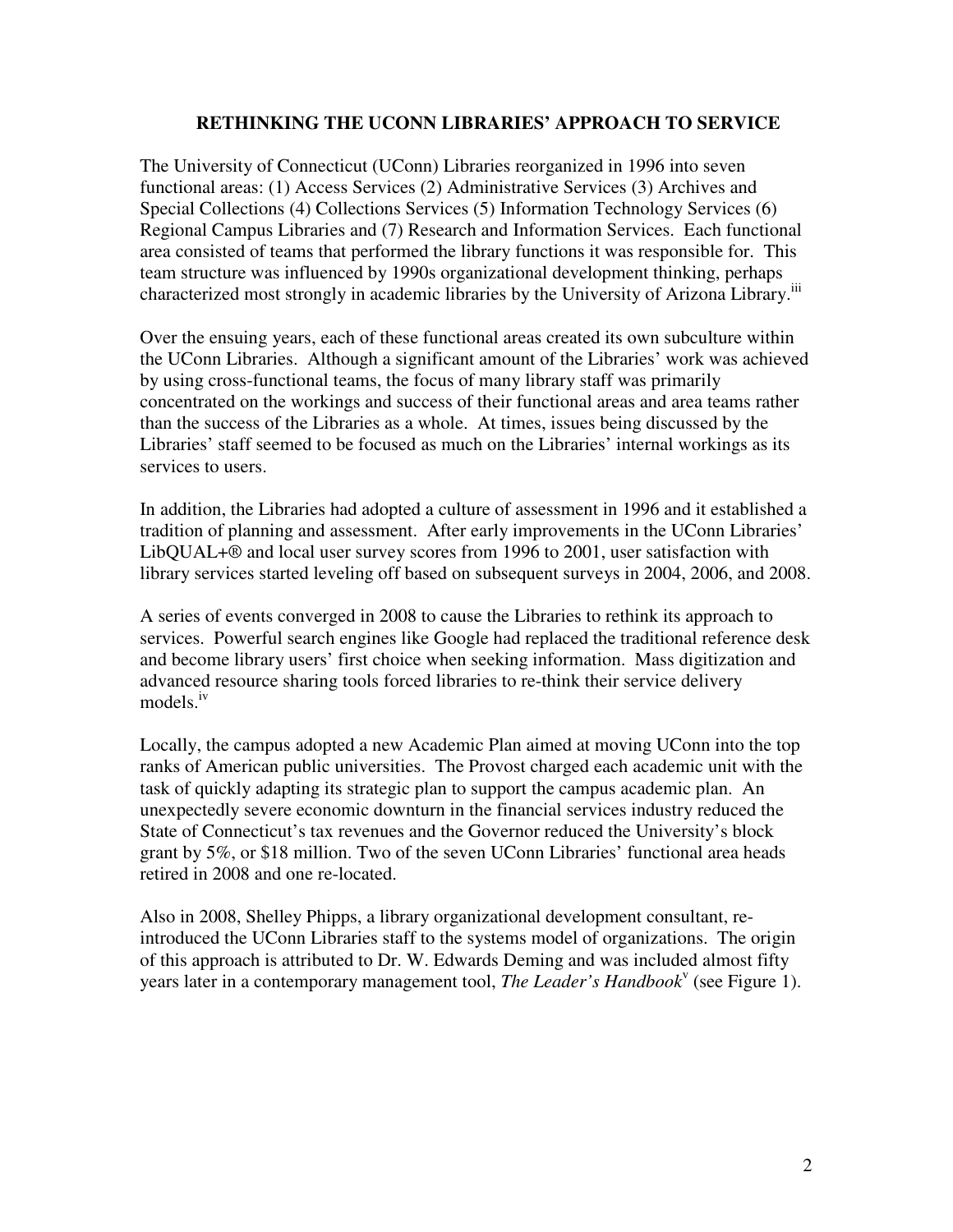Figure 1. Diagram Used by Dr. Deming at his Lectures in Japan in 1950



Dr. Deming's original diagram had evolved in the ensuing fifty years into the systems model of organizations that Shelley Phipps shared with us in 2008 (see Figure 2). In this context, the UConn Libraries had not been effectively using the feedback it was receiving from its customers to redesign its work processes in ways that would improve outcomes and help the Libraries to best achieve its mission and vision. Instead, the Libraries had become overly focused on contributing factors like its people, competencies, resources, structures, systems, culture, and climate.

The Burnham Rosen Group, a leadership and organizational development consulting firm, advised the Libraries' leadership team to refocus library staff on the Libraries' work processes as they related to customer service. In the words of Peter Drucker, "Neither results nor resources exist inside the business. Both exist outside. The customer is the business." $v_i$ 

Another way of saying this was expressed by Donna Fitch, Jean Thomason, and Elizabeth Crabtree Wells:

How do you turn a library upside down and have it land on its feet? Facing the challenge of improving user services and staff morale, the professional staff of the Harwell G. Davis Library of Samford University answered this question by completely rethinking the physical and philosophical foundations of library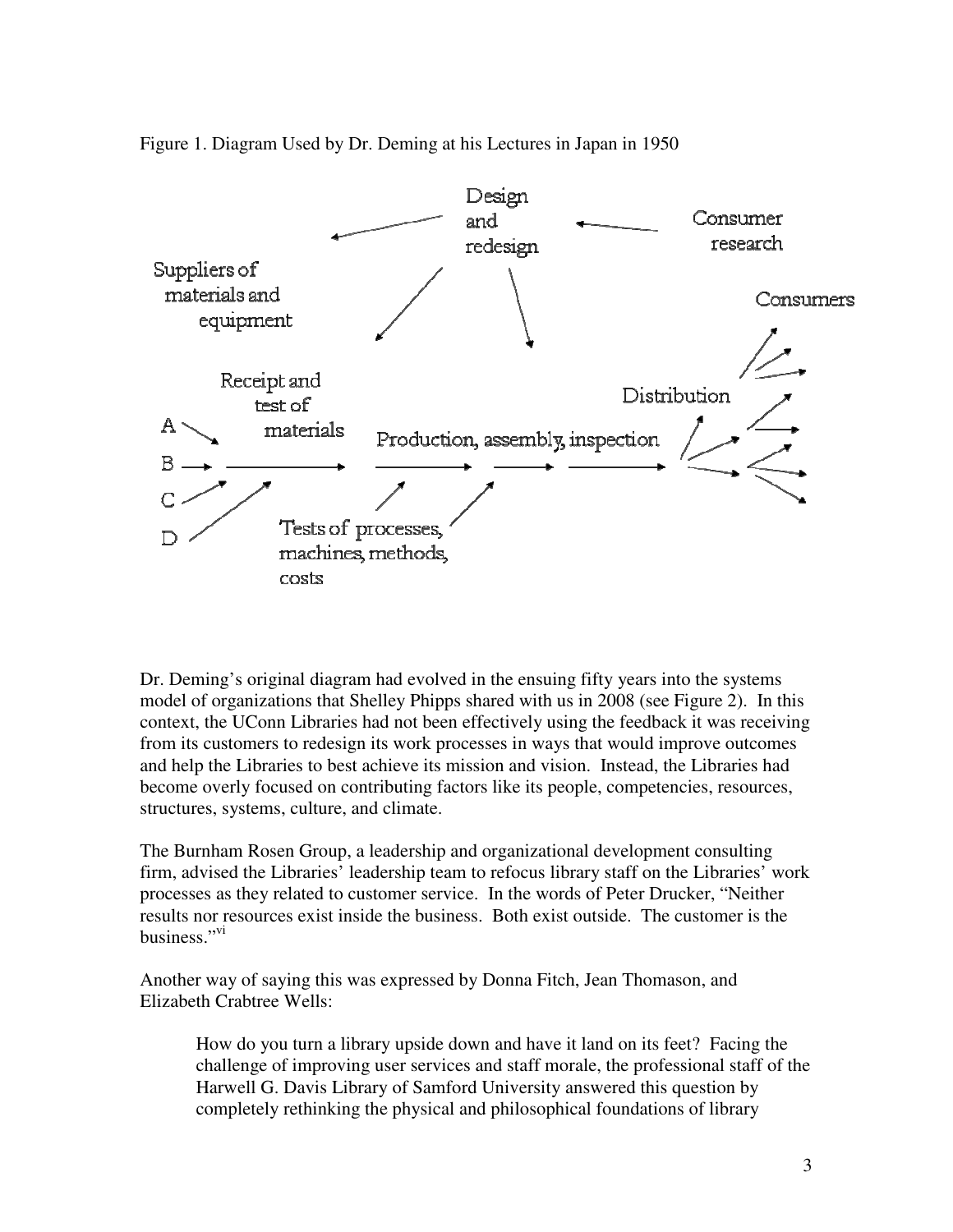operations. The resulting organization has been able to meet the challenge of service excellence with flexibility, enthusiasm, and efficiency.<sup>vii</sup>



Figure 2. The Systems Model of Organizations

A strong theme in the work that Shelley Phipps and Chad Rosen undertook with the UConn Libraries related to refocusing on the Libraries' core mission of serving users. The Libraries had devoted considerable energies to organizational assessment in recent years. While some organization development work remained to be done, in particular returning authority to staff and holding them accountable, the Libraries particularly needed greater focus on library services provided to faculty, students and public users.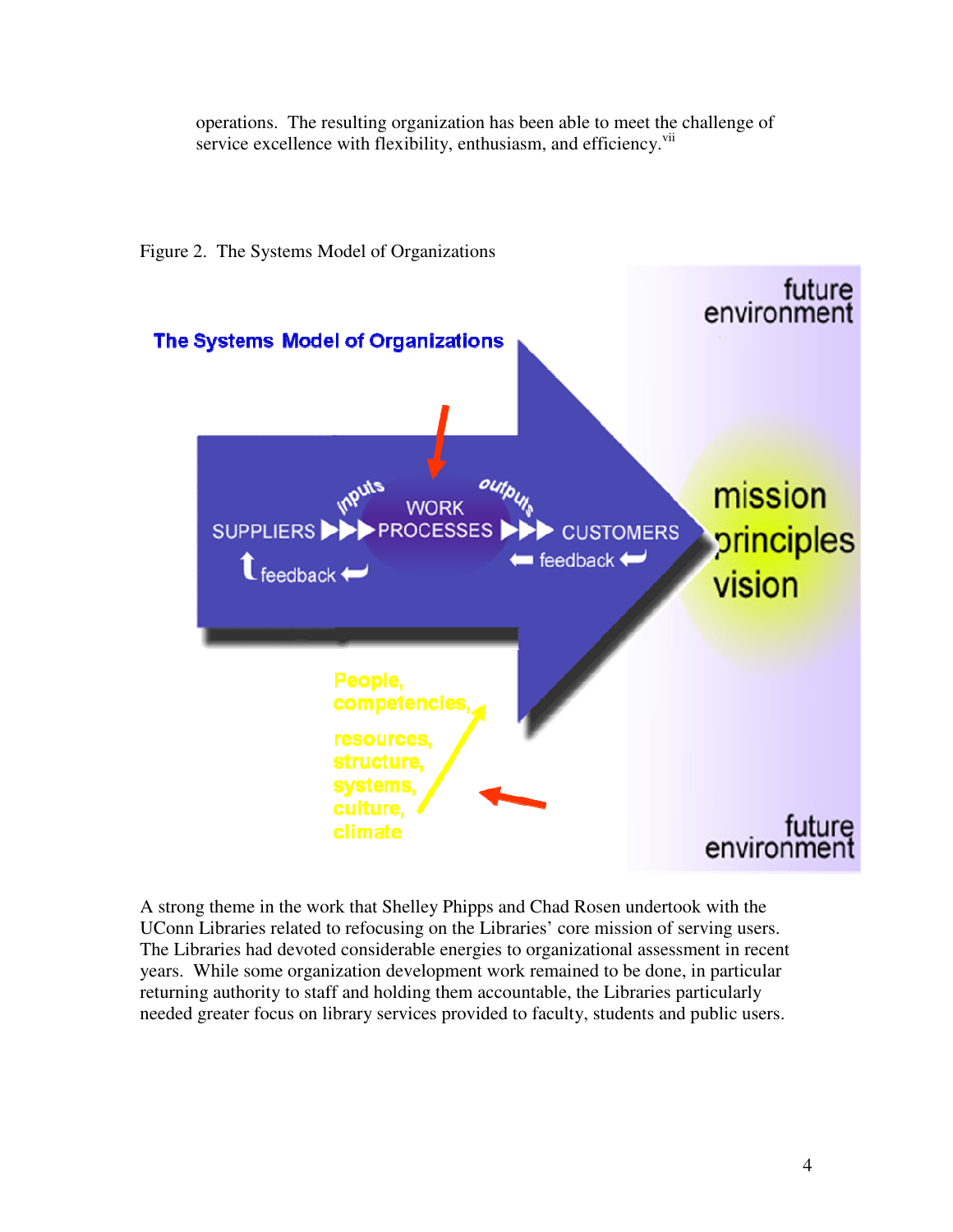#### **THE UNIVERSITY'S ACADEMIC PLAN AND THE LIBRARIES' STRATEGIC PLAN**

A new President took office at the University of Connecticut in September, 2007. A significant part of the President's first year in office, in collaboration with the Provost, was devoted to finalizing the University's Academic Plan.

UConn's academic plan identifies three focused areas of excellence: (1) the environment; (2) health and human behavior; and (3) arts, culture, and society. It also calls for advancing UConn's standing in five interrelated areas: (1) Undergraduate Education; (2) Graduate and Professional Education; (3) Research, Scholarship, and Creative Activity; (4) Diversity; and (5) Public Engagement. Each of these five areas has a specific goal, followed by several strategies for achieving the goal. Finally, specific metrics are appended to assess the success of each of these five goals.

*Our World, Our People, Our Future: The University of Connecticut Academic Plan 2009-2014*viii was approved by the University's Board of Trustees in October, 2008. That same month, the Provost asked each academic unit to update its strategic plan to support the University's academic plan within a six month timeframe.

The Libraries' strategic planning team was charged to: (1) meet with university administrators to understand the implications of UConn's Academic Plan and how the Libraries could help the different units in Academic Affairs be more successful (2) coordinate environmental scans (3) engage library staff in reviewing and analyzing LibQUAL+® data (4) gather staff comments and make modifications to the Libraries' mission and values statements (5) develop a new vision statement for the Libraries (6) present a preliminary draft of the new plan to library staff and the Provost's Library Advisory Committee for comments and (7) submit a revised library strategic plan to the Provost's Office by January, 2009.

The strategic planning team decided early in its work that the Libraries' new strategic plan should mirror the University's Academic Plan as much as possible. Consequently, the five interrelated areas in the Academic Plan were chosen as the framework for the Libraries' strategic plan. The Libraries' 2008 LibQUAL+® results were cross tabulated by discipline and academic liaison librarians, after training from ARL consultants, were charged with reviewing their 2008 LibQUAL+® scores and then writing metrics for improving their user satisfaction scores. Based on input from its various stakeholders, the library strategic planning team wrote a goals statement, strategies, and metrics for each of the five areas in the Academic Plan. Illustrative examples follow:

#### *Undergraduate Education*

*Goal* - Actively support our undergraduates with intellectually challenging and diverse resources, continuous improvement in services, excellent learning environments, and opportunities to engage in critical thinking that adhere to information literacy standards.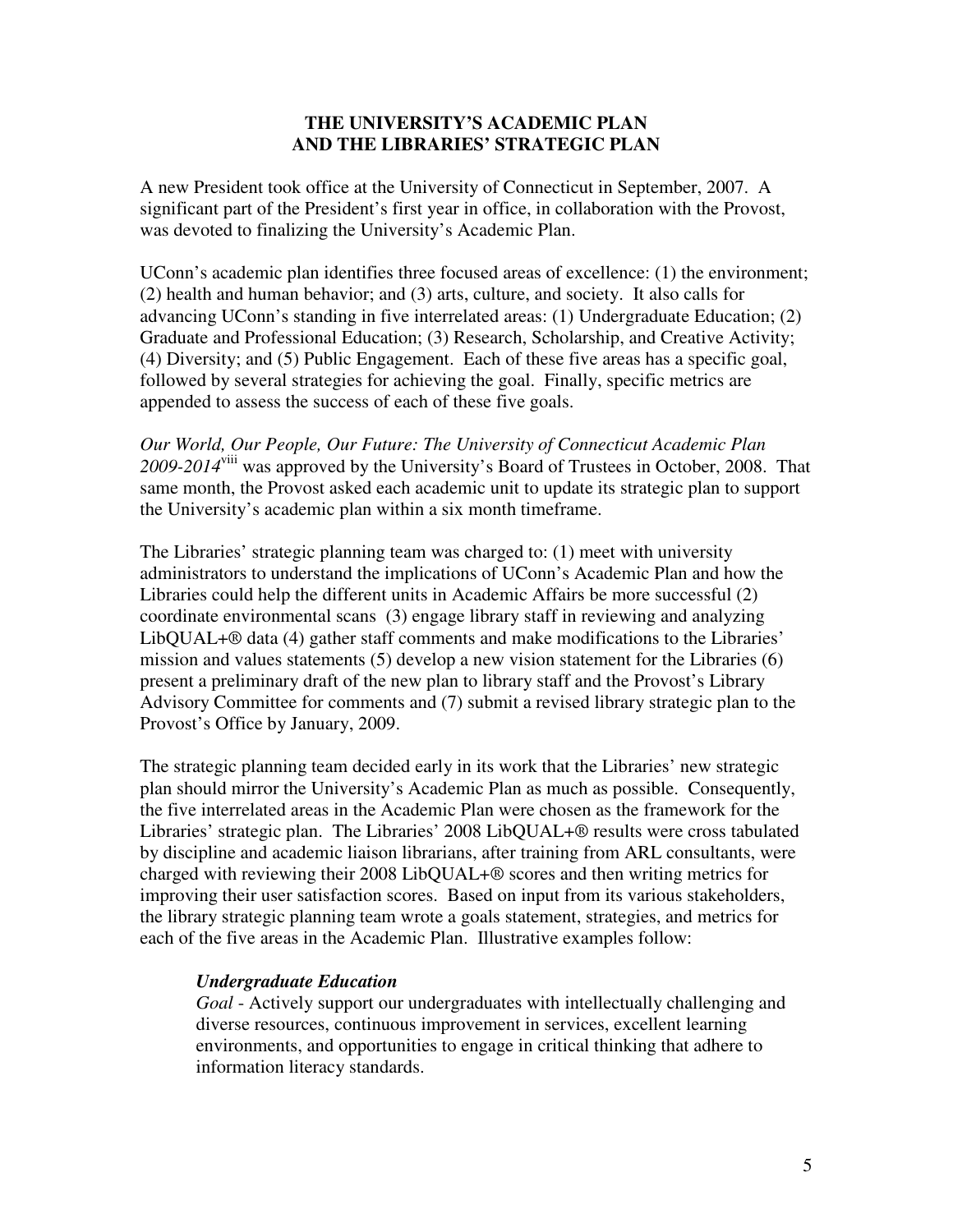*Strategy* – Foster success in undergraduate education by enriching our instruction and outreach efforts to enhance students' information literacy skills. *Metric* – Improve scores on library-wide undergraduate-focused qualitative assessments of information literacy.

#### *Graduate and Professional Education*

*Goal* – Enhance strategic graduate and professional programs through active library liaison engagement and resource support.

*Strategy* – Promote technology-enhanced individual and collaborative facilities within the Library to promote graduate school interactions and research on all campuses.

*Metric* – Increase perceived level of service quality for community space for group learning and group study from 6.87 in 2008 to 7.3 in 2014 (relates to LibQUAL+® question LP-5).

#### *Research, Scholarship, and Creative Activity*

*Goal* – Actively support faculty, student, and staff research, scholarship, and creative endeavors through quality instruction, liaison collaboration, collections, and information access.

*Strategy* – Enhance access to and awareness of research and publication at UConn.

*Metric* – Increase the number of items in the *DigitalCommons@UConn.edu* by 50%, from 4,800 in 2009 to 7,200 by 2014.

#### *Diversity*

*Goal* – Ensure an enriched learning and work environment by creating a more inclusive community that recognizes and celebrates individual differences. *Strategy* – Strengthen programs that promote cultural competency among faculty, staff, and students.

*Metric* – Increase the number of public programs per year related to diversity by 50%, from 4 to 6.

#### *Public Engagement*

*Goal* – Enhance the contributions of UConn Libraries' staff to the state, nation, and world through public programming and appropriate collaboration with partners in the public and private sectors.

*Strategy* – Increase the utilization of library staff expertise in the State. *Metric* – Increase the number of annual consultancies to public sector organizations by 100%, from 5 in 2009 to 10 in 2014.

The Libraries' expect that focusing on these metrics related to user satisfaction and directing efforts towards priorities in the University's Academic Plan will underscore the value of UConn's investment in its Libraries.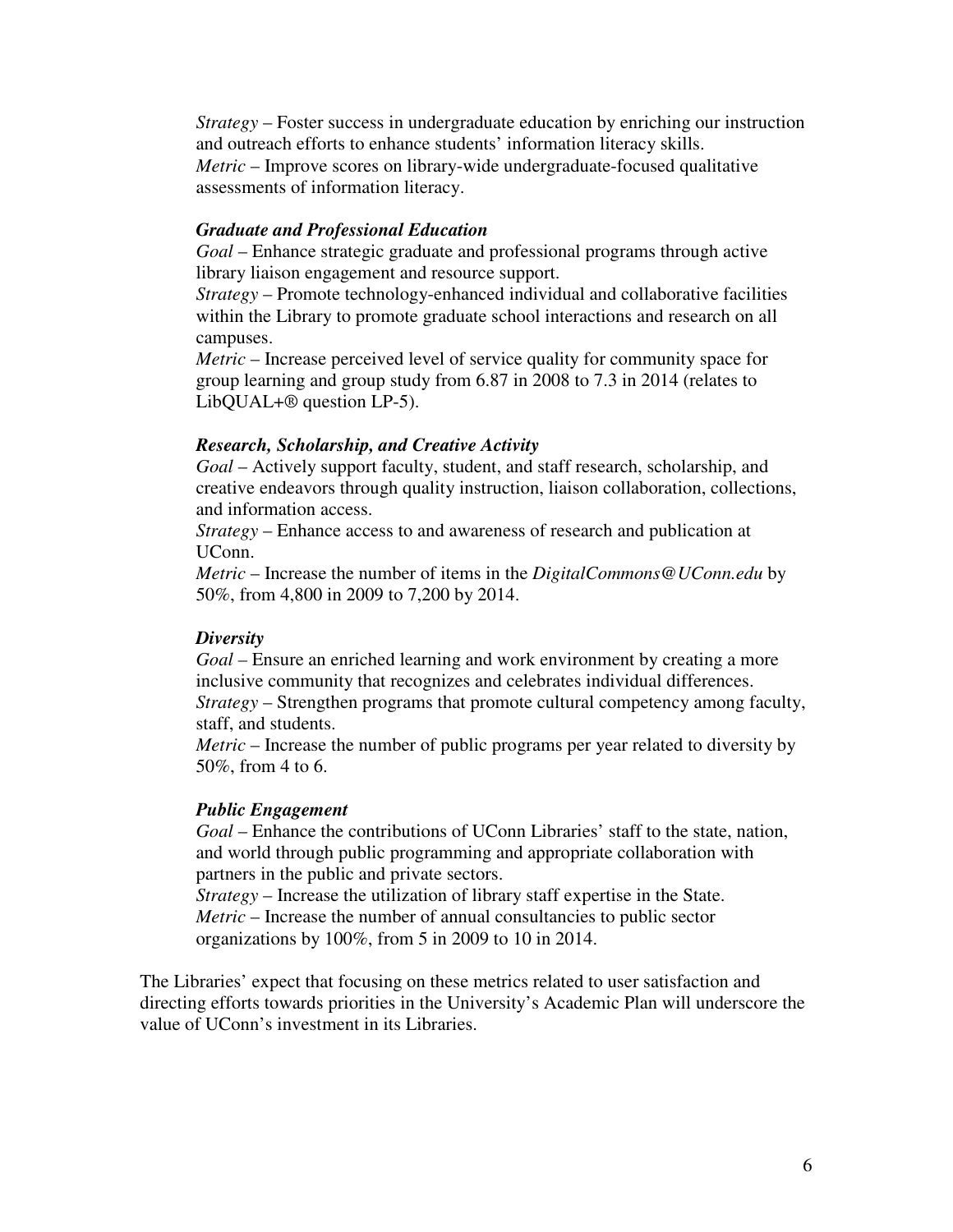## **ALIGNING THE LIBRARIES' STRUCTURE TO THE ACADEMIC PLAN**

The University of Connecticut Libraries Reorganization Project Team was charged with finalizing an organizational structure for the University of Connecticut Libraries within a framework provided by its Vice Provost that would shift the Libraries' focus from an organizational structure based on internal library functions to an organizational structure designed to support the University's Academic Plan.

A member of the Libraries' reorganization planning team, early in its work, shared copies of UConn's peer institutions libraries' organization charts. The eight peers are determined by the University's Office of Institutional Research.<sup>ix</sup> With very few exceptions, these eight libraries' organizational structures were based on functional units with names like: access services; administrative services; collections, instruction, and public services; special collections and archives; technical services; research and instructional services; collection development and management; user services; and reference and instruction.

Some functional units had contemporary names like digital library services, scholarly communication, and information technology, but one might think that library organizational structures would have changed more substantively in recent years, given the rapid changes in the information environment.

As Sarah Pritchard describes,

In the digital environment, we still have resources, staff, and facilities that combine in various ways to acquire and provide information. These recombinations challenge traditional definitions of library organization. Library leaders and staff need to do this deconstruction so that stagnation does not set in, and we can incorporate new services and collections while still living within the same budgets and buildings. $^x$ 

Borrowing from an approach described to the author by Barbara Dewey, the strategic planning team began its work with an organizational framework already prescribed. The UConn Libraries framework consisted of five program areas that loosely corresponded to the University's academic plan goals:

- 1. Academic Research Services
- 2. Undergraduate Education and Access Services
- 3. The Thomas J. Dodd Research Center
- 4. The Regional Campus Libraries and
- 5. Central Services

The team focused most of its early discussions around the input it received from library staff, looking for common ideas and unique or innovative approaches it considered worthy of further discussion. As patterns began to develop, the team reached consensus on many elements of a new organization structure. Emerging decisions on placement of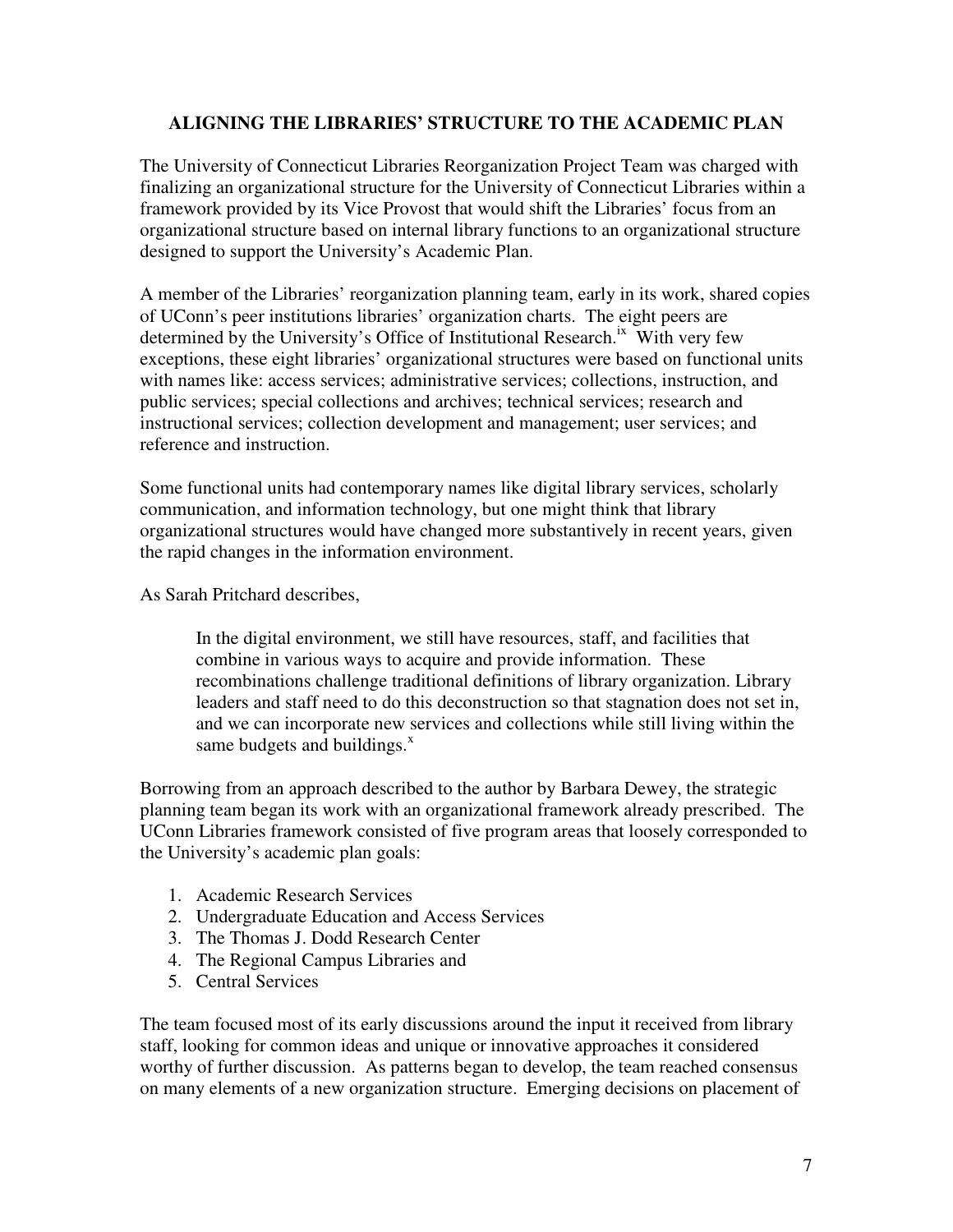about half of the Libraries' 20 teams were tested at an all staff retreat and library staff discussed where to place the other half. After the retreat, the team decided upon four criteria for placing the remaining teams. These criteria were: (1) aligns with the acadmic plan goals and University structure (2) best serves our users or addresses user needs (3) promotes internal collaboration and de-silos the library and (4) positions the organization for the future. A fifth "unofficial" criterion, "does this work in real life?" was also utilized by the team to determine if certain aspects of its recommended plan made operational as well as organizational sense.

The final organizational structure, reflecting the placement of the Libraries' 20 teams in the five program areas is reflected in Figure 3.





The Libraries' development efforts and a cross-program team, the Diversity Planning Team, report directly to the Vice Provost for University Libraries. Each academic unit at UConn is required to submit an annual diversity plan to the Provost's Office and the Libraries' Reorganization Planning Team understood that all library staff have a responsibility for promoting diversity on campus.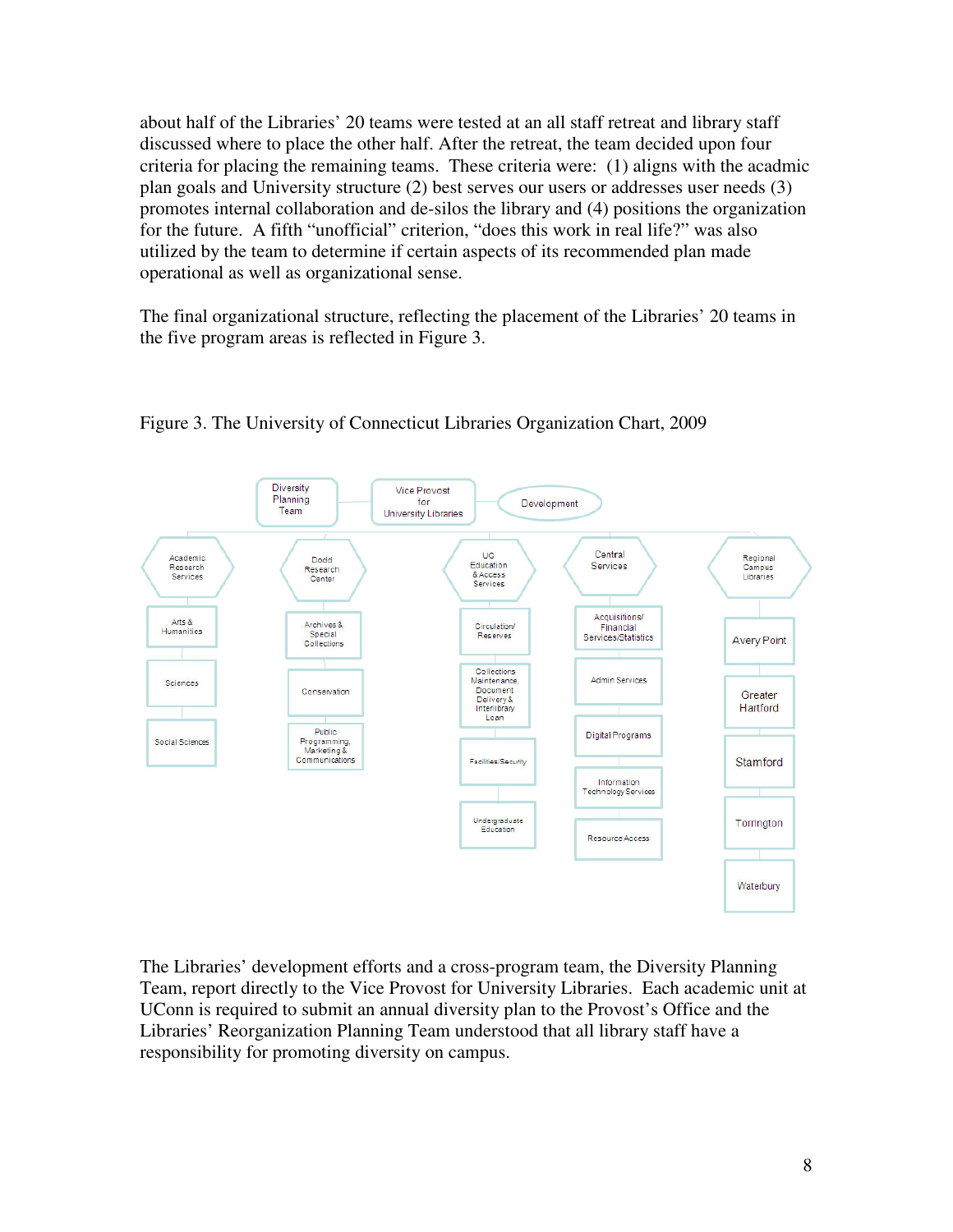In this new organizational structure, alignment with the five goals in the University's Academic Plan is reflected by:

- 1. Academic Research Services having primary responsibility for *Graduate and Professional Education* and *Research, Scholarship, and Creative Activity*.
- 2. The Dodd Research Center assuming primary responsibility for *Public Engagement*.
- 3. Undergraduate Education and Access Service having primary responsibility for *Undergraduate Education*.
- 4. The Diversity Planning Team assuming primary responsibility for coordinating the Libraries' efforts related to *Diversity.*

Per the Libraries strategic plan, Central Services is charged with engineering process improvements and reallocating staff to support the University's academic plan and directly serve UConn undergraduate students, graduate and professional students, faculty, and staff.

The Regional Campus Libraries are in effect microcosms of the Libraries' operations at its main campus, primarily serving undergraduate students and graduate programs in business, social work, and marine sciences. The Regional Campus Libraries staff members have secondary reporting relationships to either the discipline-based teams in Academic Research Services or Undergraduate Education and Access Services. Regional Campus Libraries staff members are also expected to participate in Public Engagement and to promote diversity.

Progress toward completing these planning efforts will be measured during the next five years by the metrics in the Libraries' strategic plan. Interim user surveys will be conducted and an independent review team will perform a program review midway through the plan's time span to help determine if the Libraries are making satisfactory progress towards achieving its goals. The ultimate test of success will be how well integrated the UConn Libraries have become in the University's efforts to carry out its Academic Plan and if the Libraries' user survey results and LibQUAL+® scores reflect greater user satisfaction in 2014.

Brinley Franklin is Vice Provost, University of Connecticut Libraries, Storrs, CT 06269-2005 (Email: Brinley.franklin@uconn.edu)

The author wishes to acknowledge: Strategic Planning Team members JoAnn Reynolds, Valerie Love, Carolyn Mills, and Shelley Roseman and Reorganization Planning Team members Francine DeFranco, Nancy Dryden, Kristin Eshelman, Marian Farley, Scott Kennedy, Jill Livingston, Betsy Pittman, William Uricchio and Barbara Cervera. The author also wants to thank Richard Bleiler and Raynna Bowlby for their research and editorial assistance.